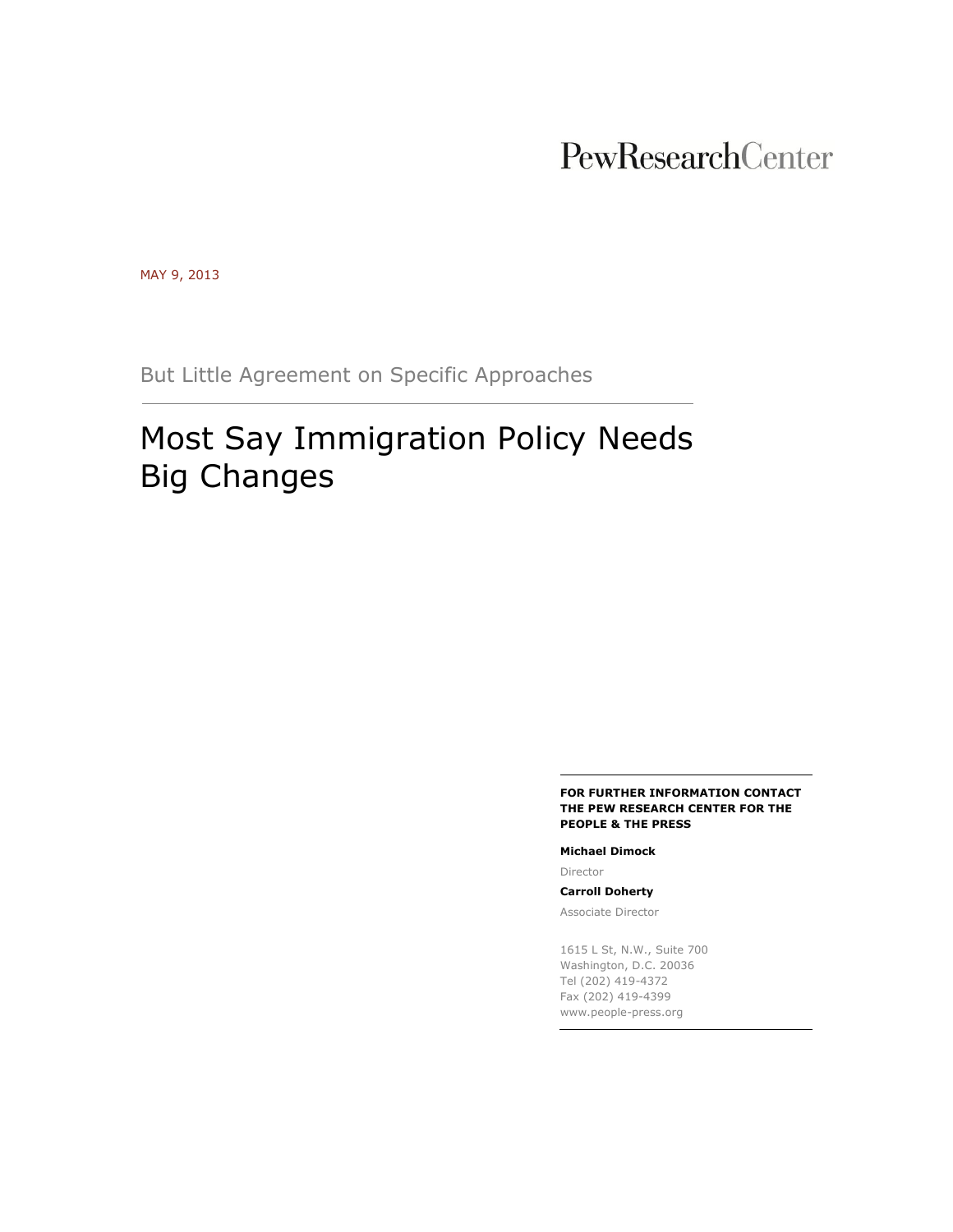## But Little Agreement on Specific Approaches Most Say Immigration Policy Needs Big Changes

Americans overwhelmingly say the nation's immigration policy is in need of sweeping changes. Overall, 75% say immigration policy needs at least major changes, with 35% saying it needs to be "completely rebuilt"—among the highest of seven policy areas tested.

Yet the broad public agreement that immigration policy should be revamped is not matched by consensus on how to deal with illegal and legal immigration.

The latest national survey by the Pew Research Center, conducted May 1-5 among 1,504 adults, finds that 73% say there should be a way for illegal immigrants already in the United States who meet certain requirements to stay here. But fewer than half (44%) favor allowing those here illegally to apply for U.S. citizenship, while 25%



think permanent legal status is more appropriate.

These views are virtually unchanged from March, suggesting that last month's bombings at the Boston Marathon have had little effect on overall public opinion on this issue. [In a](http://www.people-press.org/2013/05/01/division-uncertainty-over-new-immigration-bill/)  [survey released last week,](http://www.people-press.org/2013/05/01/division-uncertainty-over-new-immigration-bill/) 58% said that the Boston attack and the immigration debate are mostly separate issues, while 36% said the attack should be an important part of the debate on the immigration bill.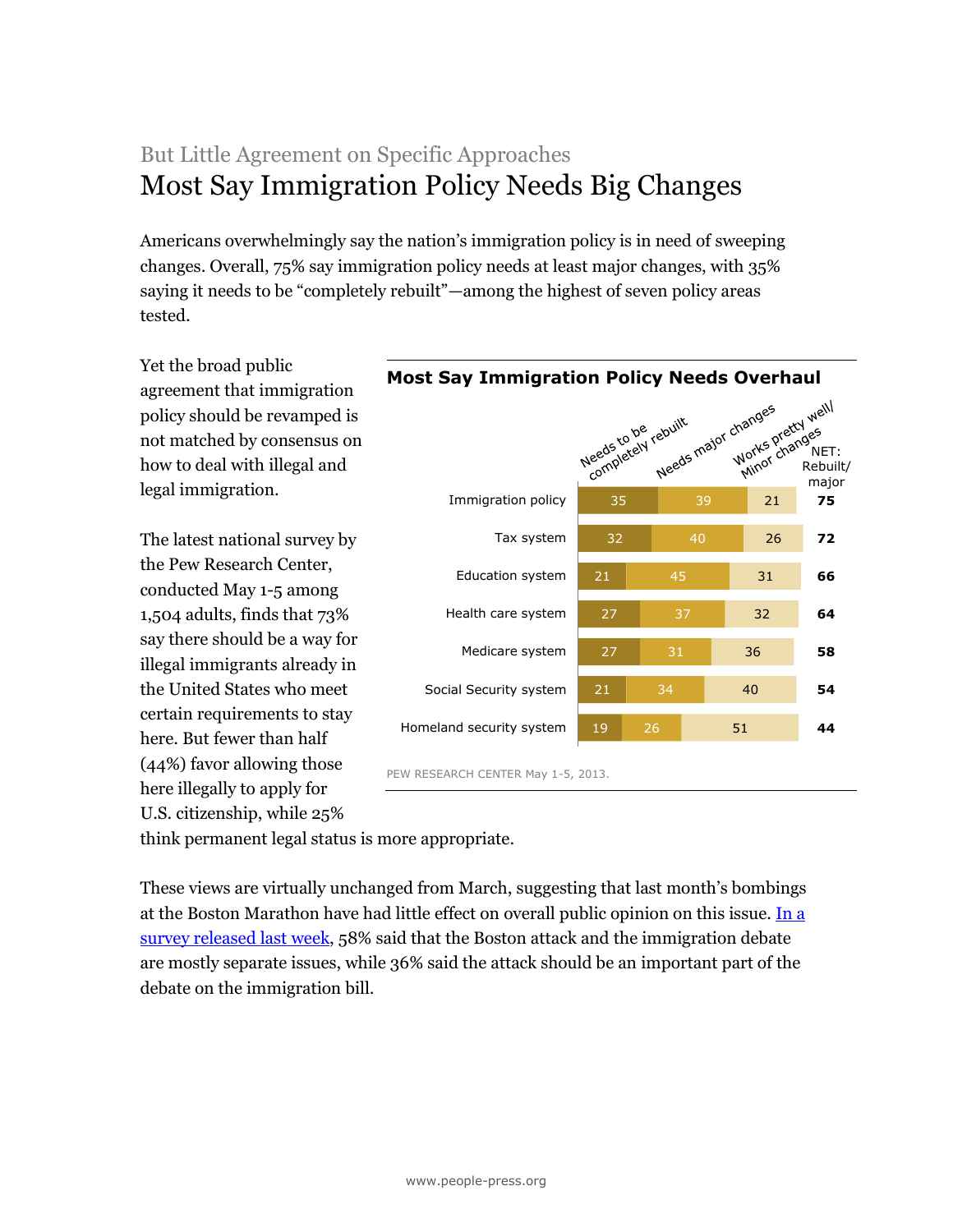When it comes to legal immigration, relatively few (31%) see current levels as satisfactory, but there is no consensus as to whether the level of legal immigration should be decreased (36%) or increased (25%)

Meanwhile, securing U.S. borders looms over the debate: 53% of Americans say there is a lot more that the government can be doing to reduce illegal immigration at U.S. borders. Just 13% believe there is little or nothing more the government can do to tighten border security.

Majorities across all demographic and political groups think there is more the government can do to secure the borders, but there are ideological differences over how much: 68% of conservative Republicans say the government can do a lot more on border security, compared with just 37% of liberal Democrats.

While most Americans see immigration policy in need of major changes, l[ast week's survey](http://www.people-press.org/2013/05/01/division-uncertainty-over-new-immigration-bill/) found that the public has yet to fully engage

## **Public's Views of Policies toward Illegal and Legal immigration**

| Immigrants currently in the<br>country illegally who meet<br>certain requirements | <b>March May</b><br>$\frac{0}{0}$ | $\frac{0}{0}$  |
|-----------------------------------------------------------------------------------|-----------------------------------|----------------|
| Should have a way to stay legally                                                 | 71                                | 73             |
| To apply for citizenship                                                          | 43                                | 44             |
| To apply for permanent residency only                                             | 24                                | 25             |
| Don't know                                                                        | $\overline{4}$                    | $\overline{4}$ |
| Should not be allowed to stay legally                                             | 27                                | 25             |
| Don't know                                                                        | 2                                 | 3              |
|                                                                                   | 100                               | 100            |
| Legal immigration into the U.S. should be                                         |                                   |                |
| Decreased                                                                         |                                   | 36             |
| Kept at present level                                                             |                                   | 31             |
| Increased                                                                         |                                   | 25             |
| Don't know                                                                        |                                   | 8              |
|                                                                                   |                                   | 100            |
| When it comes to illegal immigration at U.S.<br>borders, government can do        |                                   |                |
| A lot more                                                                        |                                   | 53             |
| Somewhat more                                                                     |                                   | 30             |
| Not much more                                                                     |                                   | 8              |
| Nothing more                                                                      |                                   | 5              |
| Don't know                                                                        |                                   | 4              |
|                                                                                   |                                   | 100            |
| DEW BECEARCH CENTER Me. 4 E 2012 OSE 020                                          |                                   |                |

PEW RESEARCH CENTER May 1-5, 2013. Q25-Q29.

with the congressional debate over immigration legislation. About one-in-five (19%) are following the immigration debate very closely. Only about half (46%) know that the immigration bill before Congress would allow people currently in the United States illegally to stay here while applying for citizenship; even fewer (37%) know the bill was introduced by a bipartisan group of senators. And nearly four-in-ten (38%) have no opinion about the immigration legislation before Congress, while 33% favor it and 28% are opposed.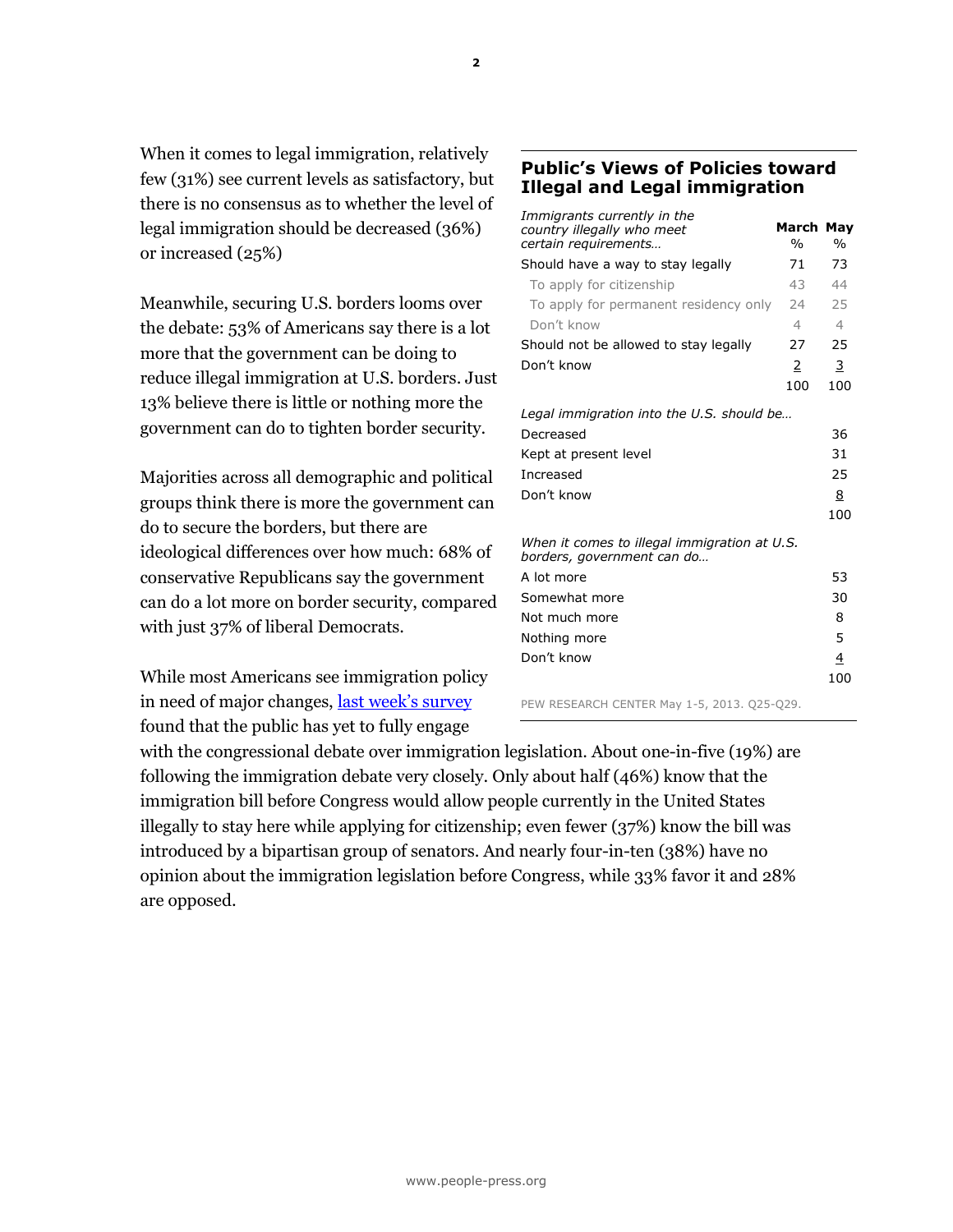## **Policies in Several Areas Seen as in Need of Major Changes**

Three-quarters of Americans (75%) say that immigration policy either needs to be completely rebuilt or needs major changes. Just 21% say immigration policy works pretty well and needs only minor changes.

Nearly as many (72%) say the nation's tax system is in need of a complete overhaul or major changes. Majorities

## **Modest Partisan Differences in Views of Major Policy Changes**

*Percent saying program needs major changes/or to be completely rebuilt*

|                                         | Total | Rep           | Dem           | Ind  | R-D diff |
|-----------------------------------------|-------|---------------|---------------|------|----------|
|                                         | $\%$  | $\frac{0}{0}$ | $\frac{0}{0}$ | $\%$ |          |
| Immigration policy                      | 75    | 79            | 72            | 76   | $+7$     |
| Tax system                              | 72    | 75            | 69            | 75   | $+6$     |
| Education system                        | 66    | 65            | 67            | 67   | $-2$     |
| Health care system                      | 64    | 58            | 65            | 69   | $-7$     |
| Medicare system                         | 58    | 56            | 52            | 63   | $+4$     |
| Social Security system                  | 54    | 59            | 50            | 55   | $+9$     |
| Homeland security system                | 44    | 48            | 38            | 47   | $+10$    |
| PEW RESEARCH CENTER May 1-5, 2013. Q14. |       |               |               |      |          |

also say that the education system (66%), the health care system (64%), the Medicare system (58%) and the Social Security system (54%) should be completely rebuilt or undergo major changes. Fewer (44%) say the Homeland Security system needs a major overhaul.

While there are partisan differences in views of specific policies toward immigration, taxes and other issues, Republicans and Democrats are more in sync when it comes to the need for changes to major polices and national systems. Nearly eight-in-ten Republicans (79%) say that immigration policy should be completely rebuilt or undergo major changes; 76% of independents and 72% of Democrats agree.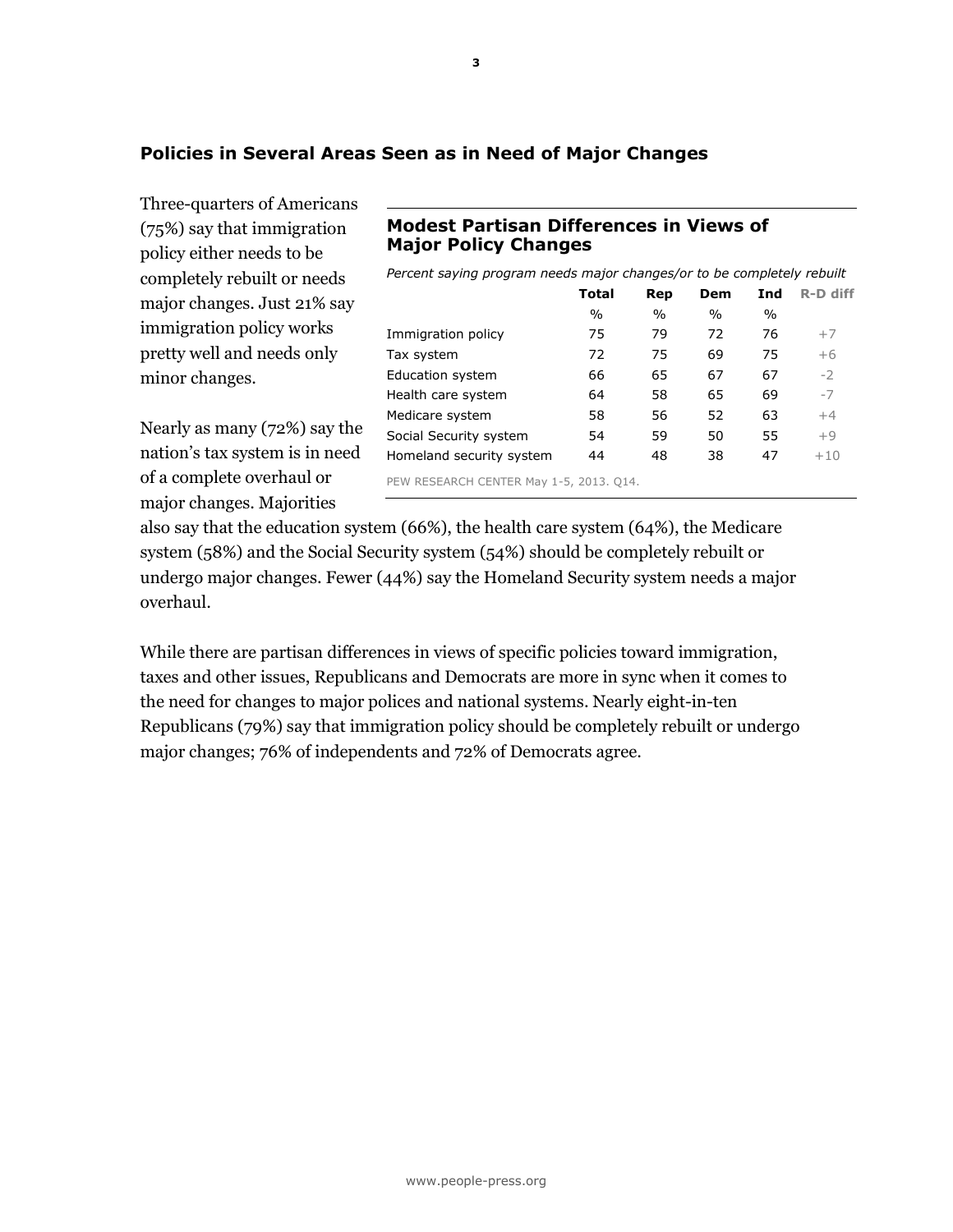## **Large Majority Say Those in U.S. Illegally Should Be Allowed to Stay**

Overall patterns in opinions about how to deal with those in the United States illegally have changed little since late March. (For a full demographic breakdown, see *"[Most Say Illegal](http://www.people-press.org/2013/03/28/most-say-illegal-immigrants-should-be-allowed-to-stay-but-citizenship-is-more-divisive/)  [Immigrants Should be](http://www.people-press.org/2013/03/28/most-say-illegal-immigrants-should-be-allowed-to-stay-but-citizenship-is-more-divisive/)  [Allowed to Stay, But](http://www.people-press.org/2013/03/28/most-say-illegal-immigrants-should-be-allowed-to-stay-but-citizenship-is-more-divisive/)  [Citizenship Is More](http://www.people-press.org/2013/03/28/most-say-illegal-immigrants-should-be-allowed-to-stay-but-citizenship-is-more-divisive/)  [Divisive,"](http://www.people-press.org/2013/03/28/most-say-illegal-immigrants-should-be-allowed-to-stay-but-citizenship-is-more-divisive/)* March 28, 2013.)

There are partisan and ideological differences in these opinions: While 63% of conservative Republicans favor providing legal status for those in the United States illegally if they meet certain requirements, just 37% say

|              | Should<br>be<br>allowed | And be able to apply for | Should<br>not be<br>allowed |                    |           |
|--------------|-------------------------|--------------------------|-----------------------------|--------------------|-----------|
|              | to stay<br>legally      | Citizenship              | Permanent<br>residency      | to stay<br>legally | DK        |
|              | $\%$                    | $\frac{0}{0}$            | $\frac{0}{0}$               | $\%$               | $\%$      |
| Total        | 73                      | 44                       | 25                          | 25                 | $3 = 100$ |
| White        | 70                      | 43                       | 24                          | 28                 | $2 = 100$ |
| <b>Black</b> | 75                      | 45                       | 25                          | 24                 | $1 = 100$ |
| Hispanic     | 85                      | 50                       | 34                          | 9                  | $6 = 100$ |
| Republican   | 63                      | 35                       | 25                          | 34                 | $3 = 100$ |
| Cons Rep     | 63                      | 37                       | 23                          | 34                 | $3 = 100$ |
| Mod/Lib Rep  | 65                      | 31                       | 30                          | 32                 | $3 = 100$ |
| Independent  | 74                      | 43                       | 27                          | 23                 | $2 = 100$ |
| Democrat     | 78                      | 52                       | 24                          | 20                 | $2 = 100$ |
| Cons/Mod Dem | 74                      | 45                       | 26                          | 24                 | $2 = 100$ |
| Liberal Dem  | 85                      | 62                       | 21                          | 14                 | $2 = 100$ |

**Partisan, Ideological Differences in Views of How to Deal with People in U.S. Illegally**

PEW RESEARCH CENTER May 1-5, 2013. Q25-Q26. Whites and blacks include only those who are not Hispanic; Hispanics are of any race. "Don't know" responses to question about citizenship/permanent residency are not shown. Figures may not add to 100% because of rounding.

they should be allowed to apply for citizenship. Nearly a quarter of conservative Republicans (23%) say people in the U.S. illegally should be allowed to apply for permanent residency, but not citizenship.

More than eight-in-ten liberal Democrats (85%) favor letting those in the U.S. illegally stay legally. By nearly three-to-one (62% to 22%), liberal Democrats say that those here illegally should be allowed to seek citizenship rather than permanent residency.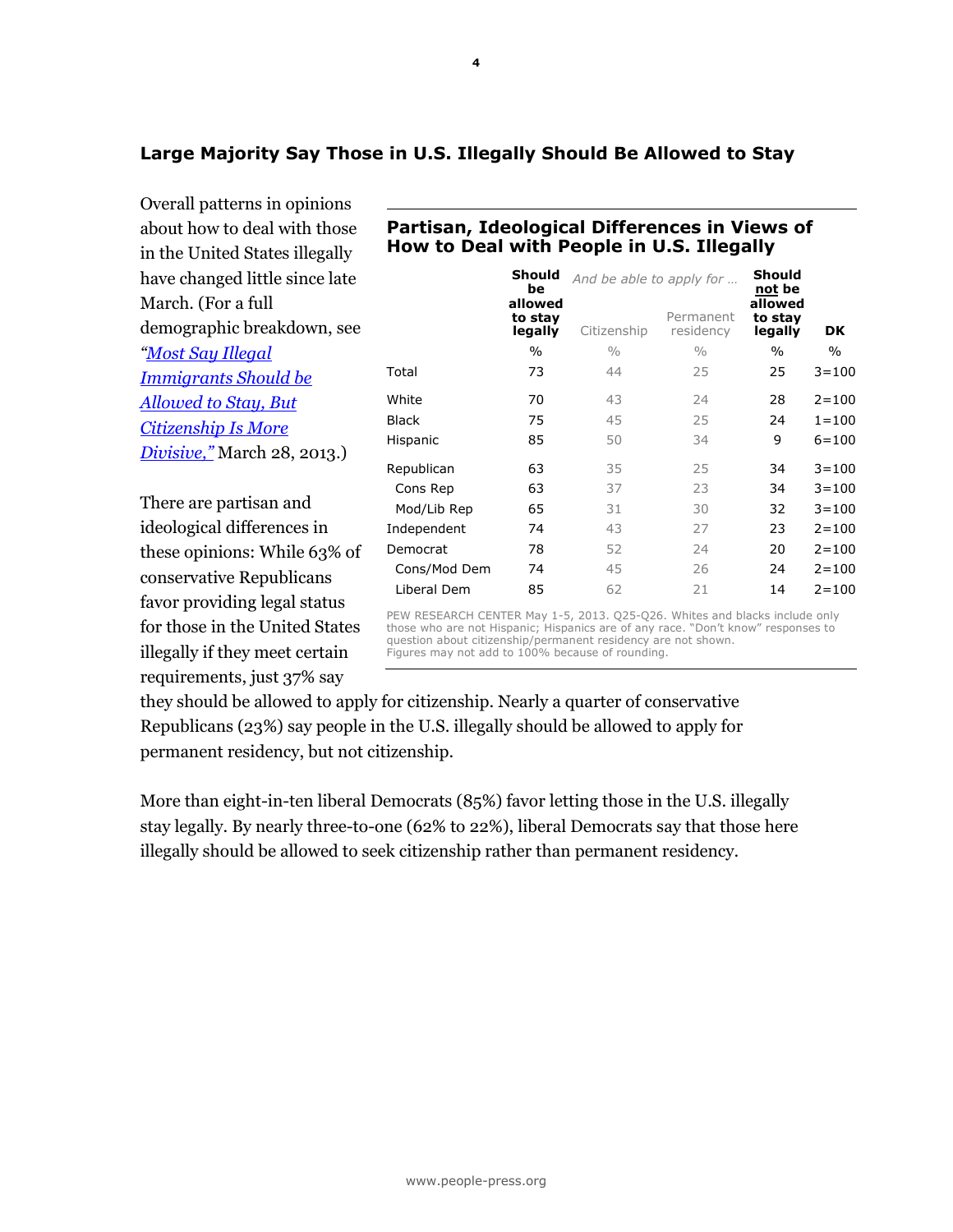## **Most Don't Think Legal Status Would "Reward" Those Here Illegally**

A majority of Americans (56%) do not feel that giving people in the United States illegally a way to gain legal status would be like rewarding them for doing something wrong. About four-in-ten (37%) say giving them a way to obtain legal status would be tacitly rewarding wrongdoing.

Most Democrats (64%) and independents (58%) say that giving those in the U.S. illegally a way to gain legal status would not amount to a reward for bad behavior. Republicans are divided: 49% say it would be like rewarding them for wrongdoing, while 44% disagree.

As might be expected, those who favor finding a way for those in the U.S. illegally to stay in the country legally do not view a path to legal status as a reward for wrongdoing (by 67% to 27%). By nearly an identical margin (69% to 26%), those who oppose legal status for those here illegally do see it as a tacit reward for wrongdoing.

## **Legal Status Not Viewed as Tacit Reward for Wrongdoing**

| Is giving those in U.S.<br>illegally a way to gain legal<br>status like rewarding them<br>for doing something | Yes           | Nο            | DK            |
|---------------------------------------------------------------------------------------------------------------|---------------|---------------|---------------|
| wrong?                                                                                                        | $\frac{0}{0}$ | $\frac{0}{0}$ | $\frac{0}{0}$ |
| Total                                                                                                         | 37            | 56            | $7 = 100$     |
| Men                                                                                                           | 43            | 50            | $7 = 100$     |
| Women                                                                                                         | 32            | 62            | $6 = 100$     |
| White                                                                                                         | 39            | 55            | $6 = 100$     |
| <b>Black</b>                                                                                                  | 36            | 58            | $6 = 100$     |
| Hispanic                                                                                                      | 29            | 62            | $10 = 100$    |
| College grad+                                                                                                 | 30            | 65            | $5 = 100$     |
| Some college                                                                                                  | 39            | 54            | $7 = 100$     |
| High school or less                                                                                           | 41            | 52            | $7 = 100$     |
| Republican                                                                                                    | 49            | 44            | $7 = 100$     |
| Democrat                                                                                                      | 29            | 64            | $7 = 100$     |
| Independent                                                                                                   | 38            | 58            | $5 = 100$     |
| Among whites                                                                                                  |               |               |               |
| College grad                                                                                                  | 31            | 64            | $4 = 100$     |
| No college degree                                                                                             | 43            | 51            | $6 = 100$     |
| Those in U.S. illegally<br>should                                                                             |               |               |               |
| Be allowed to stay in U.S.<br>legally if they meet certain<br>requirements                                    | 27            | 67            | $6 = 100$     |
| Not be allowed to stay<br>legally                                                                             | 69            | 26            | $4 = 100$     |
|                                                                                                               |               |               |               |

PEW RESEARCH CENTER May 1-5, 2013. Q30. Whites and blacks include only those who are not Hispanic; Hispanics are of any race. Figures may not add to 100% because of rounding.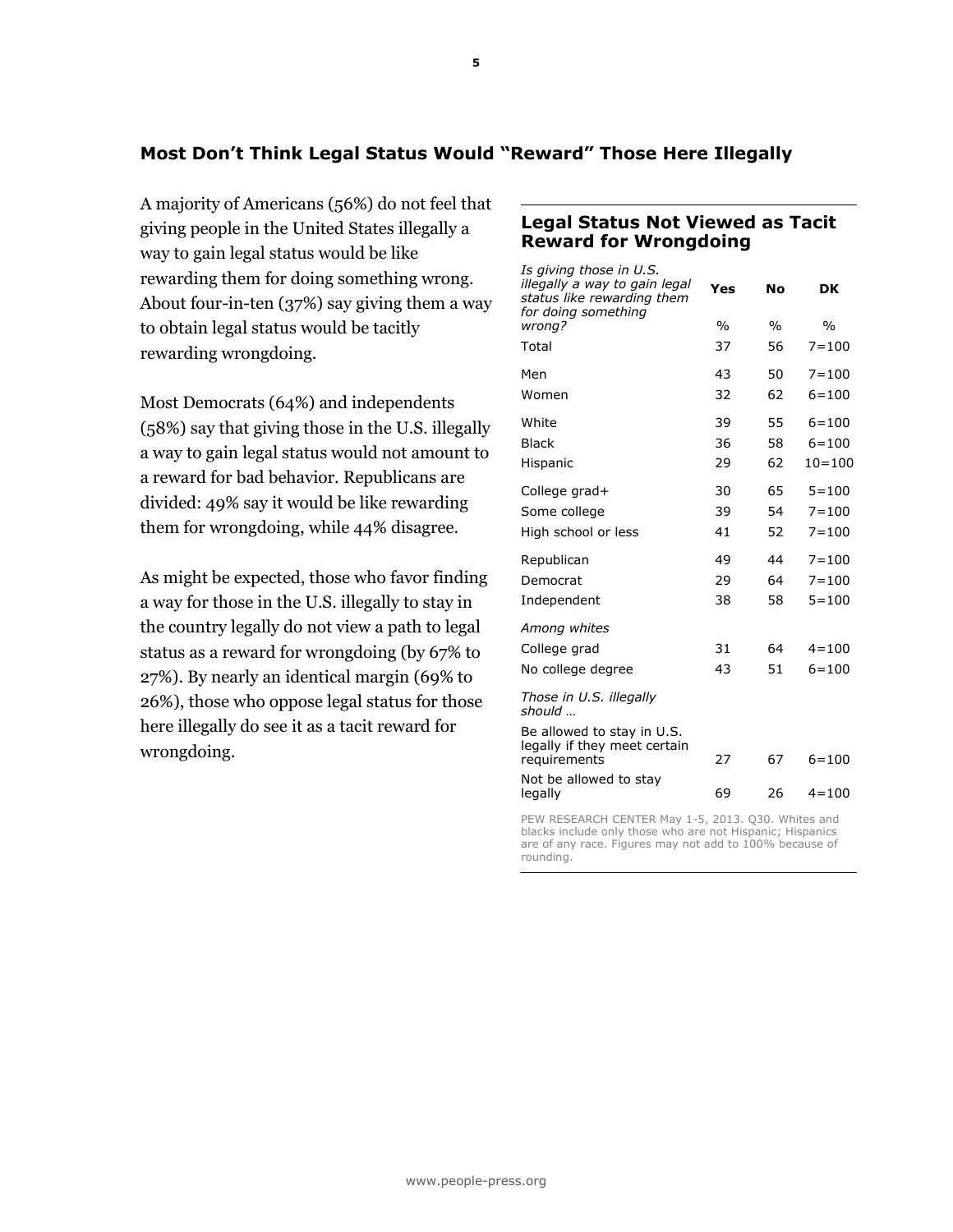## **Half Think the Government Can Do a Lot More to Secure Borders**

About half of Americans (53%) say the government can do a lot more to reduce illegal immigration at U.S. borders, while 30% say there is somewhat more the government can do. Just 13% say there is little or nothing more the government can do to reduce illegal immigration at the borders.

Majorities or pluralities across most groups say the government could doing a lot more to tighten border security. Republicans (64%) are more likely to express this view than are independents (53%) or Democrats (45%).

[In February,](http://www.people-press.org/2013/02/21/section-1-opinions-about-major-issues/) 47% said the priority for dealing with illegal immigration should be to improve border security and strengthen law enforcement, as well as to create a path to citizenship. Fewer said the priority should be just border security and stricter law enforcement or just a path to citizenship (25% each).

### **Most Say There Is More Government Can Do to Stem Flow of Illegal Immigration at Borders**

| How much more can the<br>government do to reduce<br>illegal immigration at U.S. | A lot | Some-<br>what | Not much/<br><b>Nothing</b> | <b>DK</b>  |
|---------------------------------------------------------------------------------|-------|---------------|-----------------------------|------------|
| borders?                                                                        | $\%$  | $\%$          | $\%$                        | $\%$       |
| Total                                                                           | 53    | 30            | 13                          | $4 = 100$  |
| 18-29                                                                           | 43    | 37            | 17                          | $3 = 100$  |
| $30 - 49$                                                                       | 51    | 31            | 14                          | $4 = 100$  |
| $50 - 64$                                                                       | 63    | 23            | 12                          | $2 = 100$  |
| $65+$                                                                           | 57    | 29            | 10                          | $4 = 100$  |
| White                                                                           | 55    | 29            | 13                          | $2 = 100$  |
| <b>Black</b>                                                                    | 55    | 33            | 9                           | $2 = 100$  |
| Hispanic                                                                        | 37    | 32            | 18                          | $12 = 100$ |
| College grad+                                                                   | 50    | 30            | 19                          | $2 = 100$  |
| Some college                                                                    | 54    | 31            | 12                          | $3 = 100$  |
| HS or less                                                                      | 56    | 29            | 10                          | $5 = 100$  |
| Republican                                                                      | 64    | 24            | 8                           | $3 = 100$  |
| Independent                                                                     | 53    | 29            | 15                          | $3 = 100$  |
| Democrat                                                                        | 45    | 37            | 16                          | $3 = 100$  |

PEW RESEARCH CENTER May 1-5, 2013. Q29. Whites and blacks include only those who are not Hispanic; Hispanics are of any race. Figures may not add to 100% because of rounding.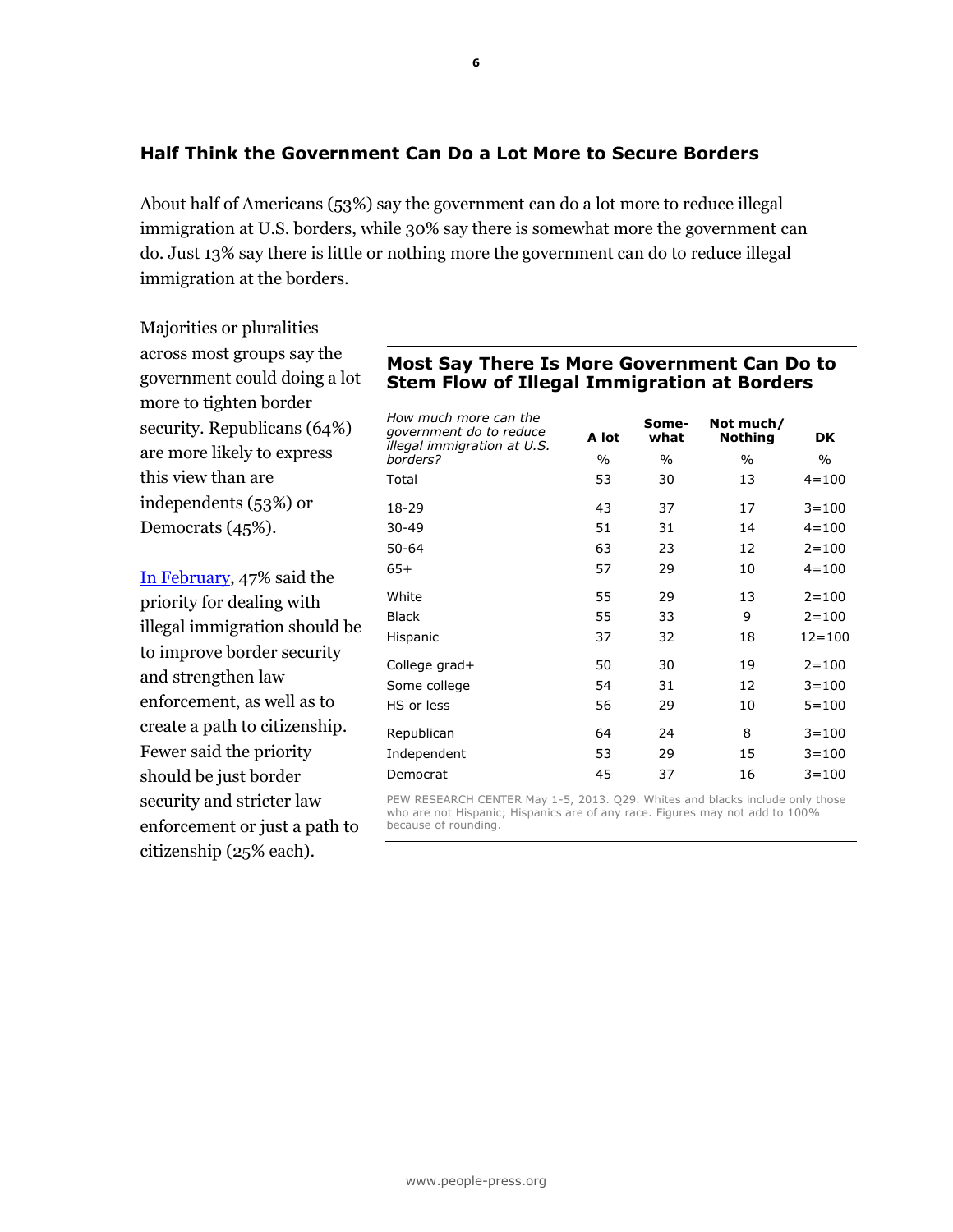## **Views of Legal Immigration**

When asked about the optimal level of *legal* immigration to the United States, 36% say it

should be decreased, 31% say it should be kept at its current level, and 25% say it should be increased.

These views are modestly changed from March 2006, before the last major congressional debate on immigration. At that time, 40% said legal immigration should be decreased, 37% said it should be kept at its current level and 17% favored increasing legal immigration.

Hispanics are divided in views of legal immigration: Approximately equal percentages say it should be decreased (32%), kept at its present level (29%) and increased (28%). A plurality of whites (39%) favor decreasing the level of legal immigration, while just 22% say it should be increased and 32% say it should be kept at its current level.

Democrats are split over the appropriate level of legal

**Legal Immigration Levels into the United States Should Be…**

**Kept at** 

|                   |               | керт ат       |                  |               |
|-------------------|---------------|---------------|------------------|---------------|
|                   | Increased     | present level | <b>Decreased</b> | <b>DK</b>     |
|                   | $\frac{0}{0}$ | $\frac{0}{0}$ | $\frac{0}{0}$    | $\frac{0}{0}$ |
| Total             | 25            | 31            | 36               | $8 = 100$     |
| White             | 22            | 32            | 39               | $7 = 100$     |
| <b>Black</b>      | 37            | 30            | 27               | $6 = 100$     |
| Hispanic          | 28            | 29            | 32               | $11 = 100$    |
| 18-29             | 32            | 32            | 30               | $7 = 100$     |
| $30 - 49$         | 28            | 32            | 33               | $6 = 100$     |
| $50 - 64$         | 22            | 29            | 41               | $9 = 100$     |
| $65+$             | 15            | 34            | 41               | $10 = 100$    |
| College grad+     | 30            | 36            | 25               | $9 = 100$     |
| Post grad         | 37            | 32            | 22               | $9 = 100$     |
| College grad      | 26            | 38            | 27               | $9 = 100$     |
| Some college      | 24            | 35            | 35               | $6 = 100$     |
| HS or less        | 23            | 26            | 44               | $8 = 100$     |
| Republican        | 20            | 33            | 41               | $7 = 100$     |
| Cons Rep          | 20            | 33            | 40               | $7 = 100$     |
| Mod/Lib Rep       | 17            | 34            | 44               | $5 = 100$     |
| Independent       | 24            | 30            | 38               | $8 = 100$     |
| Democrat          | 29            | 32            | 31               | $8 = 100$     |
| Cons/Mod Dem      | 25            | 31            | 37               | $6 = 100$     |
| Liberal Dem       | 35            | 36            | 21               | $8 = 100$     |
| Northeast         | 26            | 33            | 34               | $7 = 100$     |
| Midwest           | 19            | 30            | 45               | $5 = 100$     |
| South             | 27            | 33            | 33               | $7 = 100$     |
| West              | 26            | 29            | 33               | $12 = 100$    |
| Among whites      |               |               |                  |               |
| College grad+     | 30            | 37            | 25               | $9 = 100$     |
| No college degree | 19            | 30            | 45               | $6 = 100$     |

PEW RESEARCH CENTER May 1-5, 2013. Q27. Whites and blacks include only those who are not Hispanic; Hispanics are of any race. Figures may not add to 100% because of rounding.

immigration. Meanwhile, more Republicans favor cutting back on legal immigration than increasing it (41% to 20%), while 33% favor maintaining the status quo.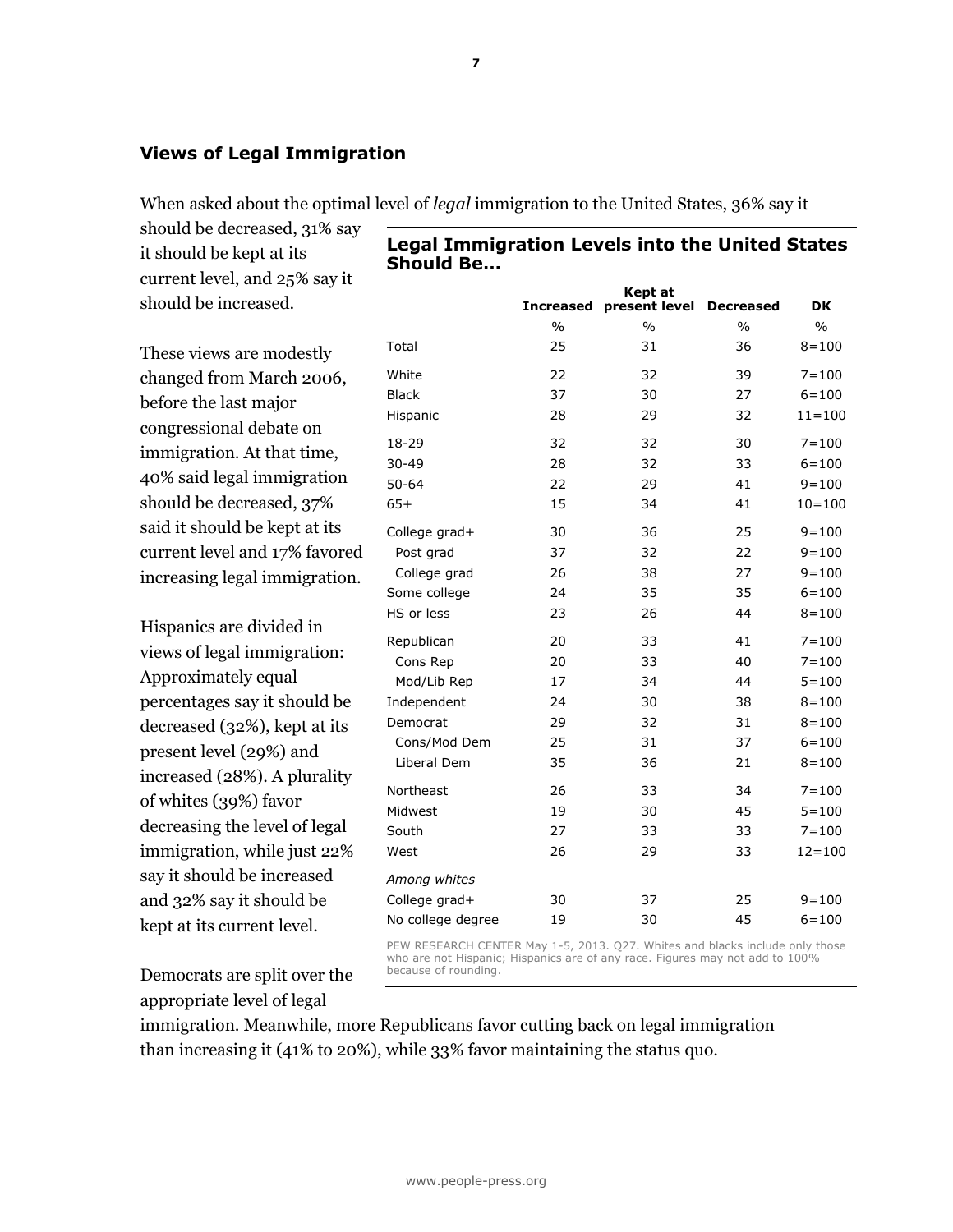## **About the Survey**

The analysis in this report is based on telephone interviews conducted May 1-5, 2013 among a national sample of 1,504 adults, 18 years of age or older, living in all 50 U.S. states and the District of Columbia (751 respondents were interviewed on a landline telephone, and 753 were interviewed on a cell phone, including 401 who had no landline telephone). The survey was conducted by interviewers at Princeton Data Source under the direction of Princeton Survey Research Associates International. A combination of landline and cell phone random digit dial samples were used; both samples were provided by Survey Sampling International. Interviews were conducted in English and Spanish. Respondents in the landline sample were selected by randomly asking for the youngest adult male or female who is now at home. Interviews in the cell sample were conducted with the person who answered the phone, if that person was an adult 18 years of age or older. For detailed information about our survey methodology, see [http://people](http://people-press.org/methodology/)[press.org/methodology/](http://people-press.org/methodology/)

The combined landline and cell phone sample are weighted using an iterative technique that matches gender, age, education, race, Hispanic origin and nativity and region to parameters from the 2011 Census Bureau's American Community Survey and population density to parameters from the Decennial Census. The sample also is weighted to match current patterns of telephone status and relative usage of landline and cell phones (for those with both), based on extrapolations from the 2012 National Health Interview Survey. The weighting procedure also accounts for the fact that respondents with both landline and cell phones have a greater probability of being included in the combined sample and adjusts for household size among respondents with a landline phone. Sampling errors and statistical tests of significance take into account the effect of weighting. The following table shows the unweighted sample sizes and the error attributable to sampling that would be expected at the 95% level of confidence for different groups in the survey:

| Group        | <b>Unweighted</b><br>sample size | Plus or minus         |
|--------------|----------------------------------|-----------------------|
| Total sample | 1,504                            | 2.9 percentage points |
| Republicans  | 399                              | 5.7 percentage points |
| Democrats    | 489                              | 5.2 percentage points |
| Independents | 529                              | 5.0 percentage points |

Sample sizes and sampling errors for other subgroups are available upon request.

In addition to sampling error, one should bear in mind that question wording and practical difficulties in conducting surveys can introduce error or bias into the findings of opinion polls.

© Pew Research Center, 2013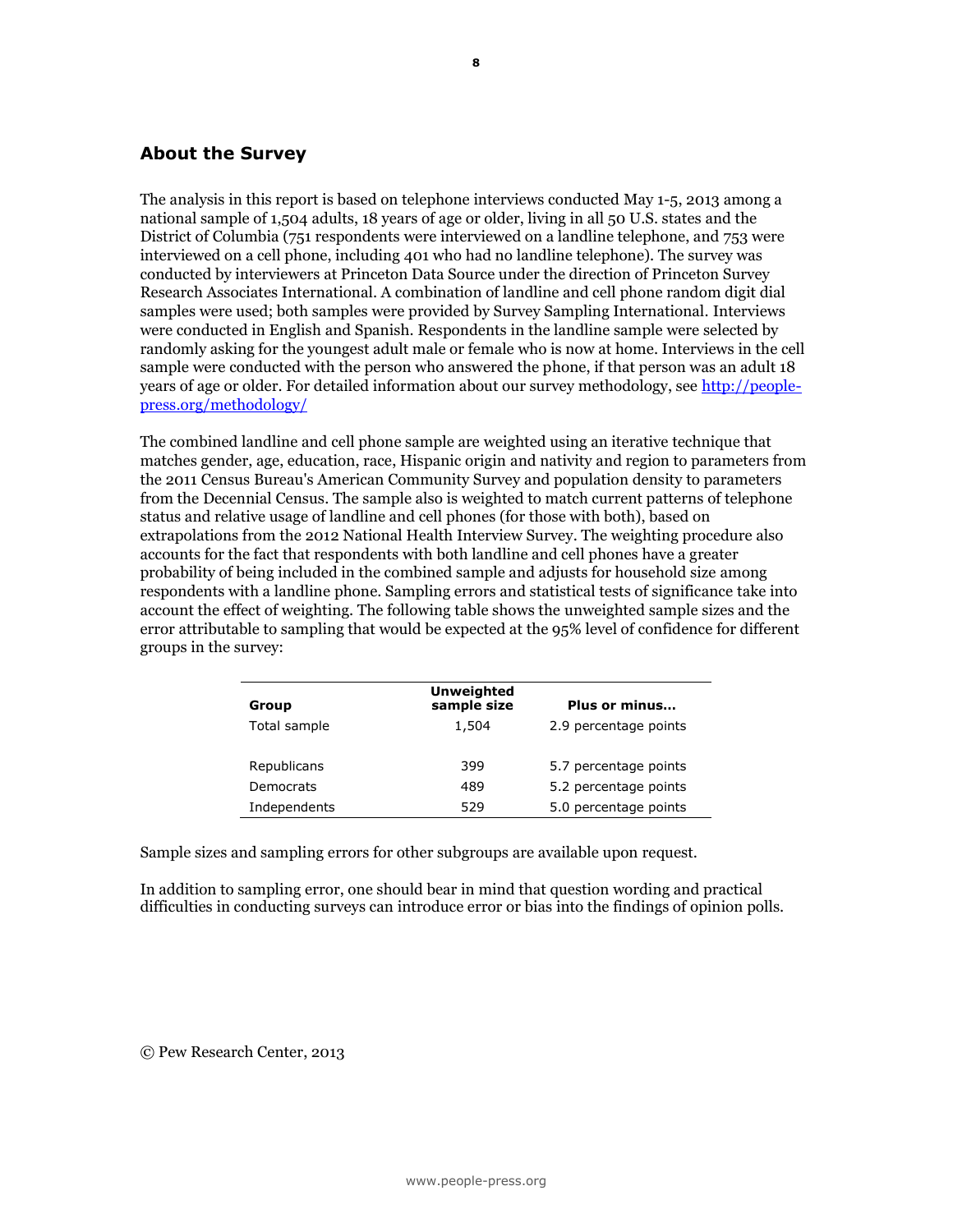#### **PEW RESEARCH CENTER FOR THE PEOPLE & THE PRESS MAY 2013 POLITICAL SURVEY FINAL TOPLINE May 1-5, 2013 N=1,504**

#### **QUESTIONS 1-5, 9 PREVIOUSLY RELEASED**

#### **QUESTIONS HELD FOR PREVIOUS RELEASE**

#### **NO QUESTIONS 6-8, 10-13**

#### **ASK ALL:**

Now thinking about the way some things work in this country …

Q.14 Do you think **[INSERT ITEM, RANDOMIZE – OBSERVE FORM SPLITS]** in this country works pretty well and requires only MINOR CHANGES, do you think it needs MAJOR CHANGES, or do you think it needs to be COMPLETELY REBUILT?

|      |                                                                                             | Works pretty well/<br>Only minor changes | Major<br>changes     | Completely<br>rebuilt | (VOL.)<br>DK/Ref                                                 |
|------|---------------------------------------------------------------------------------------------|------------------------------------------|----------------------|-----------------------|------------------------------------------------------------------|
| a.   | Immigration policy<br>May 1-5, 2013<br>Jun 15-19, 2011<br>February, 2006                    | 21<br>26<br>23                           | 39<br>43<br>41       | 35<br>24<br>27        | 4<br>6<br>9                                                      |
| b.F1 | ASK FORM 1 ONLY [N=740]:<br>The health care system                                          |                                          |                      |                       |                                                                  |
|      | May 1-5, 2013<br>February, 2006<br>January, 2005                                            | 32<br>20<br>27                           | 37<br>46<br>50       | 27<br>32<br>21        | 4<br>2<br>2                                                      |
| c.F1 | The tax system                                                                              |                                          |                      |                       |                                                                  |
|      | May 1-5, 2013<br>Jun 15-19, 2011<br>February, 2006<br>January, 2005                         | 26<br>34<br>35<br>50                     | 40<br>38<br>39<br>29 | 32<br>24<br>22<br>17  | 3<br>3<br>4<br>4                                                 |
| d.F1 | The Social Security system                                                                  |                                          |                      |                       |                                                                  |
|      | May 1-5, 2013<br>Jun 15-19, 2011<br>February, 2006<br>January, 2005                         | 40<br>41<br>35<br>47                     | 34<br>34<br>36<br>34 | 21<br>18<br>26<br>15  | 5<br>7<br>3<br>$\overline{4}$                                    |
|      | <b>ASK FORM 2 ONLY [N=764]:</b>                                                             |                                          |                      |                       |                                                                  |
| e.F2 | The Homeland Security system<br>May 1-5, 2013<br>Jun 15-19, 2011<br>February, 2006          | 51<br>55<br>39                           | 26<br>24<br>36       | 19<br>13<br>19        | 4<br>8<br>6                                                      |
| f.F2 | The education system<br>May 1-5, 2013<br>Jun 15-19, 2011<br>February, 2006<br>January, 2005 | 31<br>32<br>35<br>36                     | 45<br>47<br>45<br>45 | 21<br>19<br>16<br>17  | 2<br>$\overline{2}$<br>$\overline{\mathbf{4}}$<br>$\overline{2}$ |
| q.F2 | The Medicare system<br>May 1-5, 2013<br>Jun 15-19, 2011<br>February, 2006                   | 36<br>38<br>26                           | 31<br>33<br>42       | 27<br>21<br>28        | 6<br>8<br>$\overline{4}$                                         |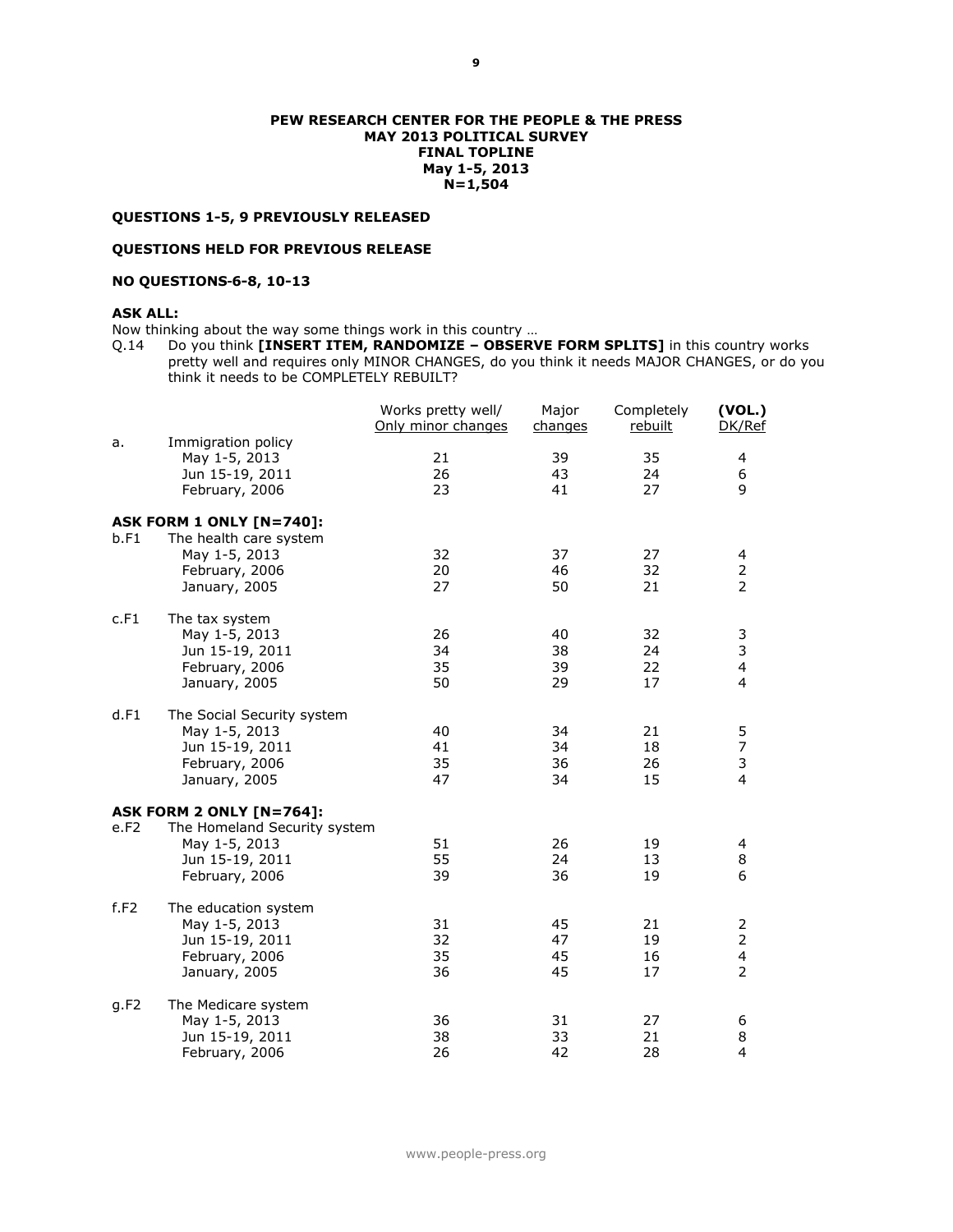#### **NO QUESTIONS 15-16, 21-24**

#### **QUESTIONS 17c, 18-20, PREVIOUSLY RELEASED**

#### **QUESTIONS 17a,b HELD FOR PREVIOUS RELEASE**

#### **ASK ALL:**

On another subject ...<br>Q.25 Which comes Which comes closer to your view about how to handle immigrants who are now living in the U.S. illegally? **[READ AND RANDOMIZE]**

#### **ASK IF ALLOWED TO STAY IN THE COUNTRY (Q.25=2) [N=1,093]:**

Q.26 And do you think immigrants who are in the U.S. illegally and meet the requirements should **[READ AND RANDOMIZE]**

| May 1-5<br>2013<br>25 | They should not be allowed to stay in the country legally<br>There should be a way for those who meet certain requirements | Mar 13-17<br>2013<br>27 |
|-----------------------|----------------------------------------------------------------------------------------------------------------------------|-------------------------|
| 73                    | to stay in the country legally                                                                                             | 71                      |
| 44                    | Be able to apply for U.S. citizenship                                                                                      | 43                      |
| 25                    | Be able to apply for permanent residency, but not U.S. citizenship                                                         | 24                      |
| 4                     | Don't know/Refused (VOL.)                                                                                                  | $\overline{4}$          |
| 3                     | Don't know/Refused (VOL.)                                                                                                  |                         |

## **ASK ALL:**<br>Q.27 SH

Should LEGAL immigration into the United States be kept at its present level, increased or decreased?

| May 1-5 |                           | Mar  |
|---------|---------------------------|------|
| 2013    |                           | 2006 |
| 31      | Kept at present level     | 37   |
| 25      | Increased                 | 17   |
| 36      | Decreased                 | 40   |
| 8       | Don't know/Refused (VOL.) | 6    |

#### **CBS/NEW YORK TIMES TREND FOR COMPARISON:**

|                        | Kept at       |           |           | (VOL.) |
|------------------------|---------------|-----------|-----------|--------|
|                        | present level | Increased | Decreased | DK/Ref |
| April 24-28, 2013      | 35            | 25        | 31        | 8      |
| Sept 10-15, 2011       | 36            | 19        | 38        |        |
| April 28-May 2, 2010   | 44            | 17        | 31        | 8      |
| April 5-12, 2010       | 35            | 16        | 41        | 8      |
| July 7-14, 2008        | 38            | 23        | 32        |        |
| May 18-23, 2007        | 39            | 20        | 35        | 6      |
| March 7-11, 2007       | 30            | 18        | 48        |        |
| May 4-8, 2006          | 39            | 22        | 34        |        |
| April 6-9, 2006        | 33            | 16        | 45        | 6      |
| October 3-5, 2005      | 30            | 11        | 51        | 8      |
| July 29-August 2, 2005 | 32            | 13        | 51        |        |
| January 12-15, 2004    | 34            | 16        | 45        | 5      |
| July 13-27, 2003       | 37            | 9         | 48        | 6      |
| December 7-10, 2001    | 29            | 9         | 59        | 3      |
| September 20-23, 2001  | 29            | 11        | 57        |        |
| September 13-14, 2001  | 29            | 10        | 53        | 8      |
| October 23-27, 1996    | 35            | 8         | 50        | 7      |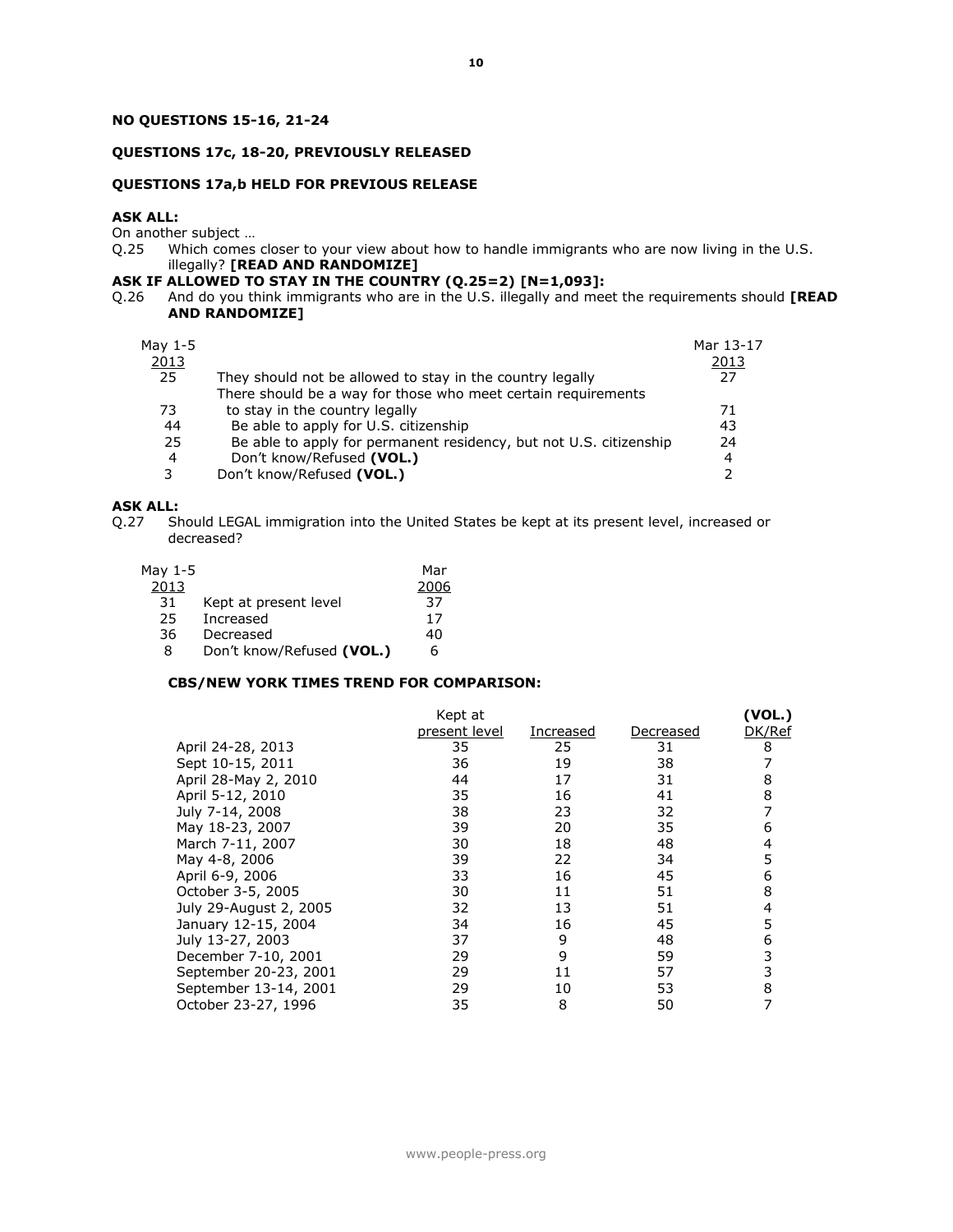#### **NO QUESTION 28**

#### **ASK ALL:**

Q.29 When it comes to reducing illegal immigration at U.S. borders, do you think there is a lot more the government can do, somewhat more, not much more, or nothing more that can be done?

May 1-5

- 2013
- 53 A lot
- 30 Somewhat<br>8 Not much
- 8 Not much<br>5 Nothing
- 5 Nothing<br>4 Don't kn
- 4 Don't know/Refused **(VOL.)**

#### **ASK ALL:**

Q.30 In your own view, do you feel that giving people who came to the U.S. illegally a way to gain legal status is like rewarding them for doing something wrong, or don't you think of it this way?

May 1-5

- $\frac{2013}{37}$ 37 Like rewarding them for doing something wrong<br>56 Don't think of it this way
- Don't think of it this way
- 7 Don't know/Refused **(VOL.)**

#### **NO QUESTIONS 31-35, 39, 43-45, 54-55, 64-68, 73-74, 76-77, 81-83**

#### **QUESTIONS 36-38, 40-42, 46-53, 56-63, 69-72, 75, 78-80, 84 HELD FOR FUTURE RELEASE**

#### **ASK ALL:**

PARTY In politics TODAY, do you consider yourself a Republican, Democrat, or independent? **ASK IF INDEP/NO PREF/OTHER/DK/REF (PARTY=3,4,5,9):**

PARTYLN As of today do you lean more to the Republican Party or more to the Democratic Party?

|                      |            |          |                        | (VOL.)<br>No            | (VOL.)<br>Other | (VOL.)         | Lean | Lean |
|----------------------|------------|----------|------------------------|-------------------------|-----------------|----------------|------|------|
|                      | Republican | Democrat | Independent preference |                         | party           | DK/Ref         | Rep  | Dem  |
| May 1-5, 2013        | 25         | 32       | 37                     | 2                       | 1               | 3              | 14   | 16   |
| Mar 13-17, 2013      | 26         | 33       | 34                     | 3                       | 1               | 3              | 14   | 15   |
| Feb.13-18, 2013      | 22         | 32       | 41                     | $\overline{2}$          | $\ast$          | $\overline{2}$ | 15   | 19   |
| Jan 9-13, 2013       | 25         | 32       | 38                     | $\overline{2}$          | $\ast$          | $\overline{2}$ | 15   | 16   |
| Dec 17-19, 2012      | 21         | 32       | 38                     | 4                       | $\ast$          | $\overline{4}$ | 15   | 14   |
| Dec 5-9, 2012        | 23         | 33       | 38                     | $\frac{3}{3}$           | 1               | 2              | 14   | 19   |
| Oct 31-Nov 3, 2012   | 26         | 34       | 34                     |                         | 1               | 3              | 13   | 16   |
| Oct 24-28, 2012      | 28         | 33       | 33                     | $\overline{\mathbf{4}}$ | $\ast$          | $\overline{2}$ | 12   | 16   |
| Oct 4-7, 2012        | 27         | 31       | 36                     | 3                       | 1               | 3              | 15   | 15   |
| Sep 12-16, 2012      | 24         | 35       | 36                     | $\overline{2}$          | $\ast$          | $\overline{2}$ | 14   | 16   |
| Jul 16-26, 2012      | 22         | 33       | 38                     | 4                       | $\ast$          | 3              | 14   | 15   |
| Jun 28-Jul 9, 2012   | 24         | 33       | 37                     | 3                       | $\ast$          | 3              | 15   | 17   |
| Jun 7-17, 2012       | 24         | 33       | 39                     | $\overline{2}$          | $\ast$          | $\overline{2}$ | 17   | 17   |
| May 9-Jun 3, 2012    | 24         | 32       | 36                     | $\overline{4}$          | $\ast$          | $\overline{4}$ | 13   | 14   |
| Apr 4-15, 2012       | 24         | 31       | 39                     | 3                       | $\ast$          | $\overline{2}$ | 15   | 15   |
| <b>Yearly Totals</b> |            |          |                        |                         |                 |                |      |      |
| 2012                 | 24.7       | 32.6     | 36.4                   | 3.1                     | .5              | 2.7            | 14.4 | 16.1 |
| 2011                 | 24.3       | 32.3     | 37.4                   | 3.1                     | .4              | 2.5            | 15.7 | 15.6 |
| 2010                 | 25.2       | 32.7     | 35.2                   | 3.6                     | .4              | 2.8            | 14.5 | 14.1 |
| 2009                 | 23.9       | 34.4     | 35.1                   | 3.4                     | .4              | 2.8            | 13.1 | 15.7 |
| 2008                 | 25.7       | 36.0     | 31.5                   | 3.6                     | .3              | 3.0            | 10.6 | 15.2 |
| 2007                 | 25.3       | 32.9     | 34.1                   | 4.3                     | .4              | 2.9            | 10.9 | 17.0 |
| 2006                 | 27.8       | 33.1     | 30.9                   | 4.4                     | .3              | 3.4            | 10.5 | 15.1 |
| 2005                 | 29.3       | 32.8     | 30.2                   | 4.5                     | .3              | 2.8            | 10.3 | 14.9 |
| 2004                 | 30.0       | 33.5     | 29.5                   | 3.8                     | .4              | 3.0            | 11.7 | 13.4 |
| 2003                 | 30.3       | 31.5     | 30.5                   | 4.8                     | .5              | 2.5            | 12.0 | 12.6 |